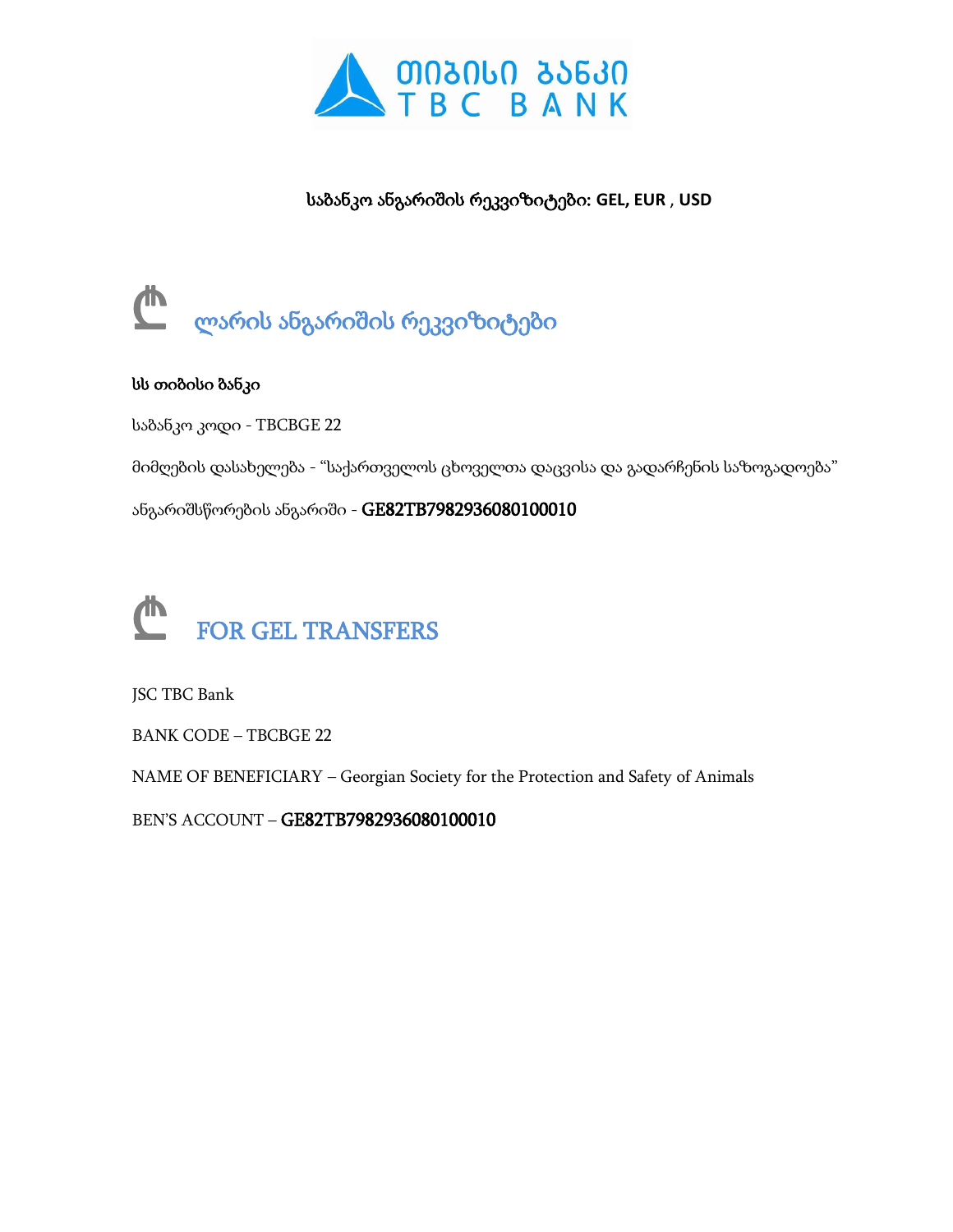

| <b>INTERMEDIARY:</b>       | DEUTSCHE BANK AG<br>FRANKFURT/MAIN, GERMANY<br><b>SWIFT: DEUTDEFF</b><br>BLZ: 50070010 |
|----------------------------|----------------------------------------------------------------------------------------|
| <b>BENEFICIARY'S BANK:</b> | HEAD OFFICE SWIFT: TBCBGE22                                                            |
|                            | JSC TBC Bank                                                                           |
|                            | <b>SWIFT: TBCBGE22</b>                                                                 |
| <b>BEN'S Account:</b>      | GE94 TB79 8293 6180 1000 04                                                            |
|                            | NAME OF BENEFICIARY: Georgian Society for the Protection and Safety of Animals         |
|                            |                                                                                        |
|                            |                                                                                        |
| <b>INTERMEDIARY:</b>       | <b>COMMERZBANK AG</b>                                                                  |
|                            | FRANKFURT/MAIN, GERMANY                                                                |
|                            | <b>SWIFT: COBADEFF</b>                                                                 |
|                            | BLZ: 50040000                                                                          |
|                            | <b>BENEFICIARY'S BANK: HEAD OFFICE SWIT: TBCBE22</b>                                   |
|                            | JSC TBC Bank                                                                           |
|                            | <b>SWIFT: TBCBGE22</b>                                                                 |
| <b>BEN'S Account:</b>      | GE94 TB79 8293 6180 1000 04                                                            |

| <b>INTERMEDIARY:</b>       | RAIFFEISEN BANK INTERNATIONAL AG |
|----------------------------|----------------------------------|
|                            | VIENNA, AUSTRIA                  |
|                            | <b>SWIFT: RZBAATWW</b>           |
| <b>BENEFICIARY'S BANK:</b> | HEAD OFFICE SWIFT: TBCBGE22      |
|                            | $\frac{1}{2}$                    |

JSC TBC Bank SWIFT: TBCBGE22

BEN'S Account: GE94 TB79 8293 6180 1000 04

NAME OF BENEFICIARY: Georgian Society for the Protection and Safety of Animals